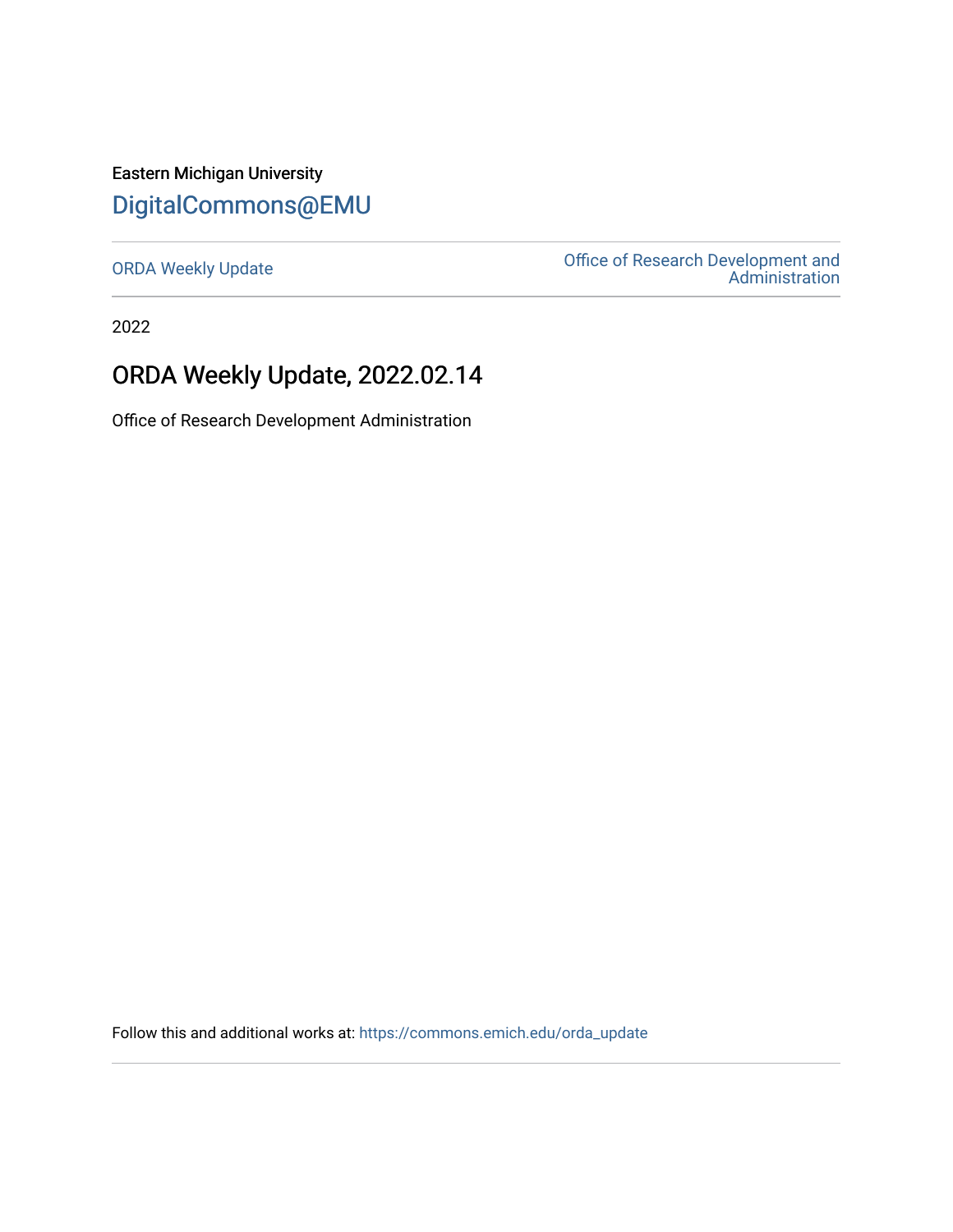## **ORDA Weekly Update - Research**

### [EMU Research](https://www.emich.edu/research/index.php)

### **Office of Research Development and Administration**

**Events & Deadlines**

**February 14, 2022**

## **Eastern Michigan University Current Research Phase: 2**

**EMU Resources for Conducting Research/Scholarship/Creative Activity During the Covid-19 Pandemic**

## **Faculty Scholarly and Creative Activity Showcase**

March 17, 2022

\*\*New deadline for submission\*\*

The Bruce K. Nelson Faculty Development Center and the Office of Research Development and Administration (ORDA) are hosting the 2022 Faculty Scholarly and Creative Activity Showcase and strolling reception in conjunction with the George Liepa Sigma Xi Lecture to celebrate faculty and their recently disseminated research, scholarly, and creative activity. We invite all tenured and tenure-track faculty to display posters, journal articles, books, artwork, videos, or compact discs (CD) of performing art, etc., that highlight scholarly/creative activities that were disseminated during the 2019, 2020, 2021 calendar year. If you would like to participate in this third annual event, please submit your information using the following link: 2022 Faculty Scholarly and Creative Activity Showcase Application by February 22, 2022. As space may be limited, places will be provided on a first-come, first-serve basis.

# **Internal Funding Programs**

More information on Internal Funding Programs can be found on our website. Listed below are a programs with upcoming deadlines.

## **Undergraduate Research Stimulus Program**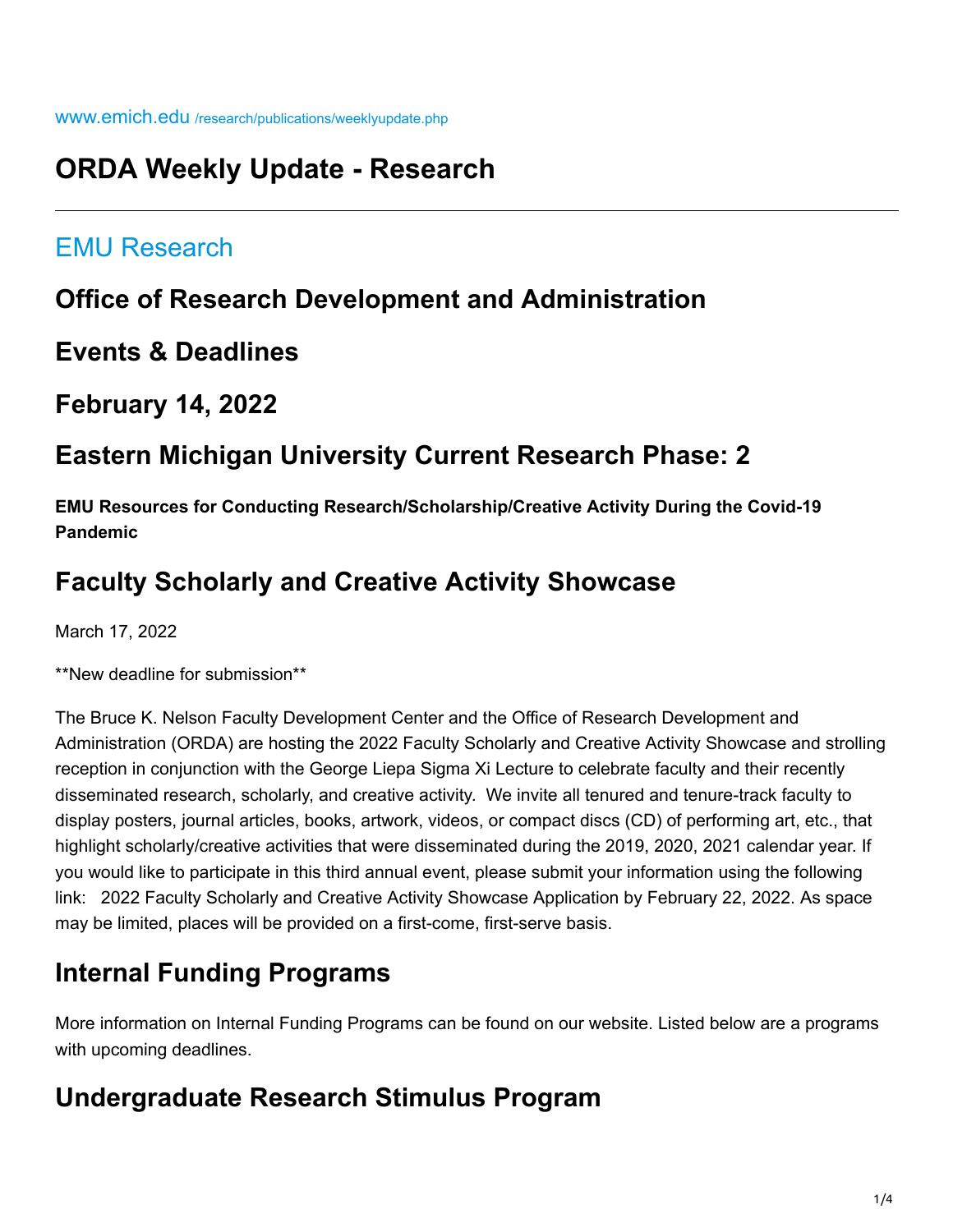The Undergraduate Research Stimulus Program (URSP) is intended to facilitate research partnerships between undergraduate students and Eastern Michigan University faculty. Successful student applicants will receive a \$2,200 fellowship in support of their research efforts. The collaborating faculty member may receive \$600, which can be used for lab/studio supplies or equipment, professional travel, or other professional expenses. Application and evaluation rubric can be found here.

Next Deadline: February 17, 2022 for Summer 2022 Awards

# **Lunch and Learn**

### **Understanding Technology Transfer**

February 18, 10am-noon

At this workshop, we will explore the opportunities for technology transfer/commercialization at EMU. Topics include: What is technology transfer? Why should faculty participate? What is the process for participating?

### **GRC Workshop: Design to Dissemination**

February 18, 12-1pm

This session will aim to provide an overview of the research process. Students can utilize this information to help guide their research presented at the GRC this spring.

### **Talking to Program Officers**

February 25, 10am-noon

Program Officers are among the most important people in your life as a grant writer. Come to this workshop to learn about who program officers are, when they prefer to be contacted, and how to navigate this key relationship.

### **Online Human Subject Research and Recruitment**

February 25, 12-1pm

Conducting human subject research online has become more common, particularly given the current pandemic. However, online human subject research comes with its own challenges. This panel of experts will discuss best practices and how to avoid pitfalls in online human subject research, with a focus on human subject recruitment. This workshop is open to all.

# **Deadlines**

**National Science Foundation, Smart and Connected Communities**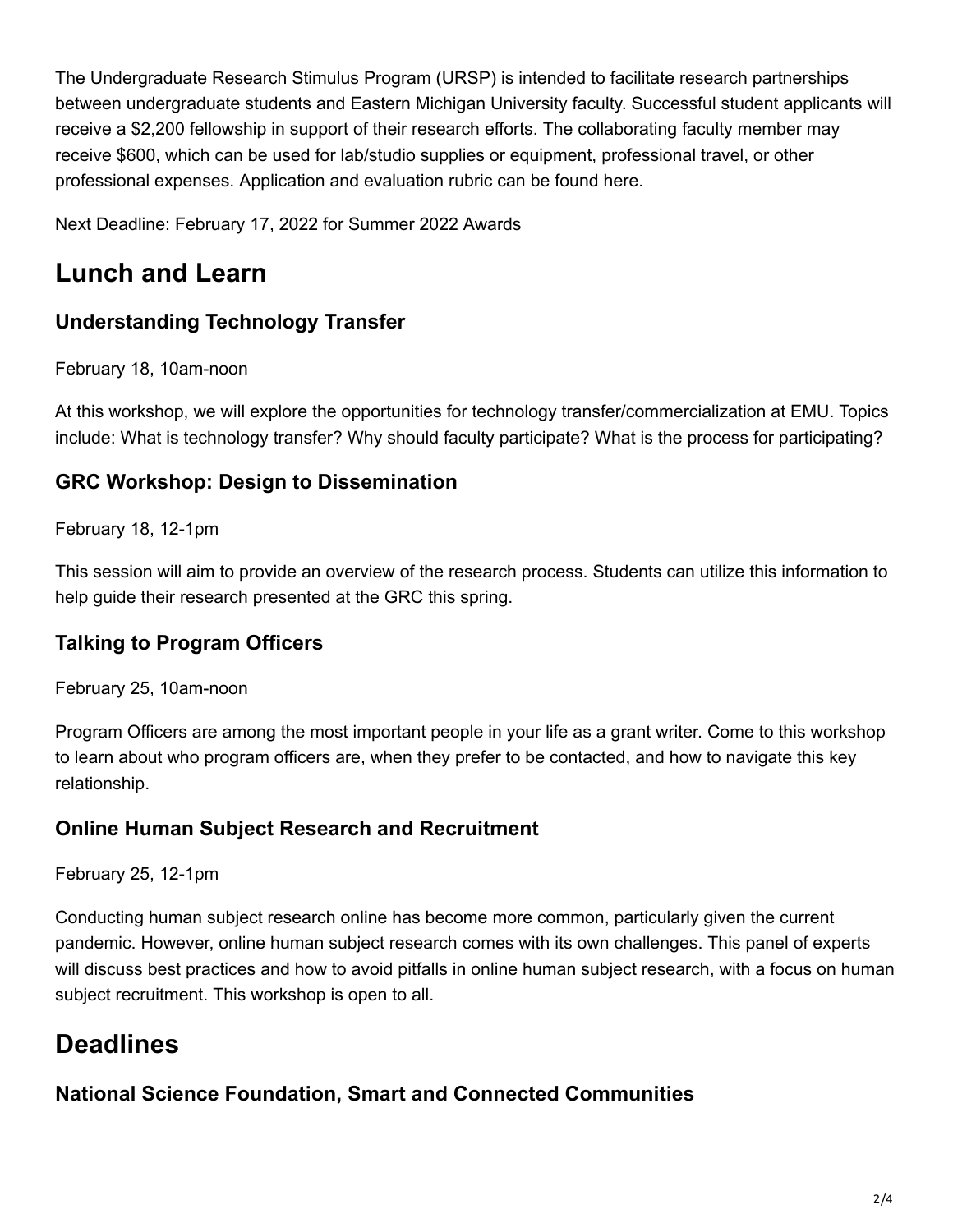Communities in the United States (US) and around the world are entering a new era of transformation in which residents and their surrounding environments are increasingly connected through rapidly-changing intelligent technologies. This transformation offers great promise for improved wellbeing and prosperity but poses significant challenges at the complex intersection of technology and society. The goal of the NSF Smart and Connected Communities (S&CC) program solicitation is to accelerate the creation of the scientific and engineering foundations that will enable smart and connected communities to bring about new levels of economic opportunity and growth, safety and security, health and wellness, accessibility and inclusivity, and overall quality of life.

Next Deadline: Proposals Accepted Anytime

Webinar March 16, 2-3:00pm

#### **National Science Foundation, Civic Innovation Challenge**

The Civic Innovation Challenge (CIVIC) is a research and action competition that accelerates the transition to practice of foundational research and emerging technologies into communities through civic-engaged research. By addressing priorities at the local scale that are relevant across the US, CIVIC is laying the foundation for a broader and more fluid exchange of research and technology capabilities and civic priorities through joint partnerships involving civic stakeholders and the research community. CIVIC funds projects that pilot state-of-the-art solutions over 12 months, following a six-month planning phase, and have the potential for lasting impact in the partnering community as well as the potential to be scaled and implemented in other communities.

Next Deadline: May 5, 2022

Webinar February 25, 1:30-3:00pm

#### **National Science Foundation, Strengthening American Infrastructure**

Strengthening American Infrastructure (SAI) is an NSF Program seeking to stimulate human-centered fundamental and potentially transformative research aimed at strengthening America's infrastructure. Effective infrastructure provides a strong foundation for socioeconomic vitality and broad quality of life improvement. Strong, reliable, and effective infrastructure spurs private-sector innovation, grows the economy, creates jobs, makes public-sector service provision more efficient, strengthens communities, promotes equal opportunity, protects the natural environment, enhances national security, and fuels American leadership. Achieving these objectives requires the integration of expertise from across all science and engineering disciplines. SAI focuses on how fundamental knowledge about human reasoning and decision-making, governance, and social and cultural processes enables the building and maintenance of effective infrastructure that improves lives and society and builds on advances in technology and engineering. Successful projects will represent a convergence of expertise in one or more SBE sciences deeply integrated with other disciplines to support substantial and potentially pathbreaking, fundamental research applied to strengthening a specific and focal infrastructure.

Next Deadline: May 5, 2022